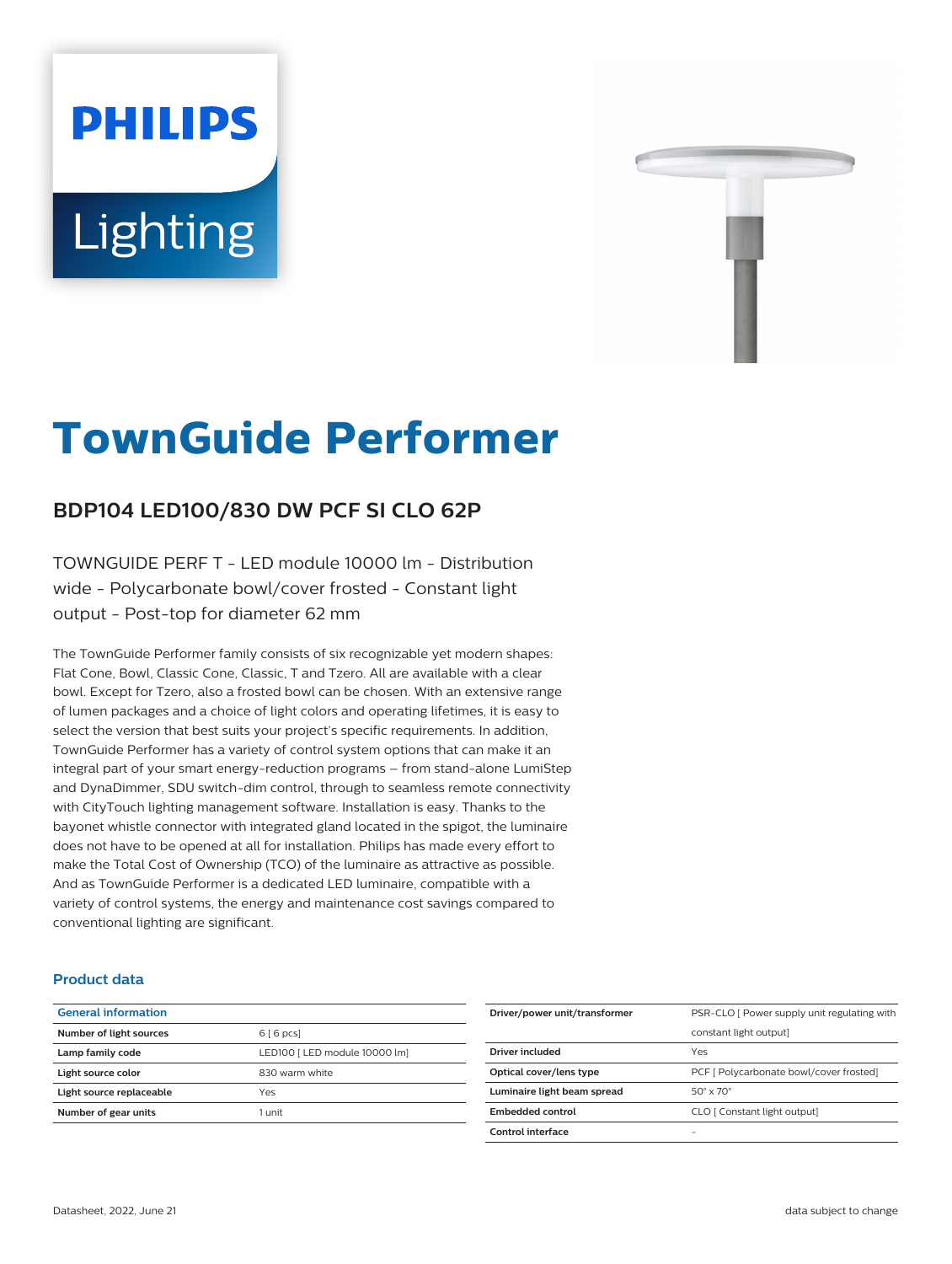## **TownGuide Performer**

| Light regulation                       |                                                |
|----------------------------------------|------------------------------------------------|
| Connection                             | Screw connection block 5-pole                  |
| Cable                                  |                                                |
|                                        |                                                |
| <b>Protection class IEC</b>            | Safety class I (I)                             |
| Parts color                            | All parts colored                              |
| Coating                                |                                                |
| Glow-wire test                         | 650/5 [ Temperature 650 °C, duration 5 s]      |
| <b>Flammability mark</b>               | NO [ -]                                        |
| Safety device                          | PCBC [ PCB cover]                              |
| <b>CE mark</b>                         | CE mark                                        |
| <b>ENEC mark</b>                       | <b>ENEC</b> mark                               |
| <b>Warranty period</b>                 | 5 years                                        |
| Optic type outdoor                     | Distribution wide                              |
| Photocell                              | No [ -]                                        |
| Constant light output                  | Yes                                            |
| Number of products on MCB of 16 A type | 10                                             |
| в                                      |                                                |
| <b>EU RoHS compliant</b>               | Yes                                            |
| <b>WEEE</b> mark                       |                                                |
|                                        |                                                |
| Light source engine type               | LED                                            |
| Service tag                            | Yes                                            |
| Serviceability class                   | Class A, luminaire is equipped with            |
|                                        | serviceable parts (when applicable): LED       |
|                                        | board, driver, control units, surge protection |
|                                        | device, optics, front cover and mechanical     |
|                                        | parts                                          |
|                                        |                                                |
| <b>Product family code</b>             | BDP104 [ TOWNGUIDE PERF T]                     |
|                                        |                                                |
| <b>Light technical</b>                 |                                                |
| Upward light output ratio              | 3                                              |
| Standard tilt angle posttop            | $O^{\circ}$                                    |
| Standard tilt angle side entry         |                                                |
|                                        |                                                |
| <b>Operating and electrical</b>        |                                                |
|                                        | 220-240 V                                      |
| <b>Input Voltage</b>                   |                                                |
| <b>Input Frequency</b>                 | 50 to 60 Hz                                    |
| Initial CLO power consumption          | 65W                                            |
| Average CLO power consumption          | 70 W                                           |
| End CLO power consumption              | 74 W                                           |
| Inrush current                         | 47 A                                           |
| Inrush time                            | 0.250 ms                                       |
| Power Factor (Min)                     | 0.99                                           |
| Power Factor (Nom)                     | 0.94                                           |
|                                        |                                                |
| <b>Controls and dimming</b>            |                                                |
| Dimmable                               | No                                             |
|                                        |                                                |
| <b>Mechanical and housing</b>          |                                                |
| <b>Housing Material</b>                | Aluminum                                       |
| <b>Reflector material</b>              |                                                |
| Optic material                         | Acrylate                                       |

| <b>Fixation material</b>                        | Steel                                         |
|-------------------------------------------------|-----------------------------------------------|
| <b>Mounting device</b>                          | 62P [ Post-top for diameter 62 mm]            |
| Optical cover/lens shape                        | Narrow                                        |
| Optical cover/lens finish                       | Frosted                                       |
| Torque                                          | 15                                            |
| <b>Overall height</b>                           | 277 mm                                        |
| <b>Overall diameter</b>                         | 570 mm                                        |
| Effective projected area                        | $0.053 \text{ m}^2$                           |
| Color                                           | Silver                                        |
| Dimensions (Height x Width x Depth)             | 277 x NaN x NaN mm (10.9 x NaN x NaN in)      |
|                                                 |                                               |
| <b>Approval and application</b>                 |                                               |
| Ingress protection code                         | IP66 [ Dust penetration-protected, jet-proof] |
| Mech. impact protection code                    | IK10 [20 J vandal-resistant]                  |
| <b>Surge Protection (Common/Differential)</b>   | Luminaire surge protection level until 6 kV   |
|                                                 | differential mode and 6 kV common mode        |
| <b>Sustainability rating</b>                    |                                               |
|                                                 |                                               |
| Initial performance (IEC compliant)             |                                               |
| Initial luminous flux (system flux)             | 3680 lm                                       |
| Luminous flux tolerance                         | $+/-7%$                                       |
| Initial LED luminaire efficacy                  | 57 lm/W                                       |
| Init. Corr. Color Temperature                   | 3000 K                                        |
| Init. Color Rendering Index                     | 80                                            |
| Initial chromaticity                            | (0.43, 0.40) SDCM <5                          |
|                                                 |                                               |
| Initial input power                             | 74 W                                          |
| Power consumption tolerance                     | $+/-10%$                                      |
| Init. Color Rendering Index Tolerance           | $+/-2$                                        |
|                                                 |                                               |
| Over time performance (IEC compliant)           |                                               |
| Control gear failure rate at median useful 10 % |                                               |
| life 100000 h                                   |                                               |
| Lumen maintenance at median useful life* 82     |                                               |
| 100000h                                         |                                               |
|                                                 |                                               |
| <b>Application conditions</b>                   |                                               |
| Ambient temperature range                       | -40 to +35 $^{\circ}$ C                       |
| Performance ambient temperature Tq              | 25 °C                                         |
| Maximum dim level                               | Not applicable                                |
|                                                 |                                               |
| <b>Product data</b>                             |                                               |
| Full product code                               | 871829191088600                               |
| Order product name                              | BDP104 LED100/830 DW PCF SI CLO 62P           |
| EAN/UPC - Product                               | 8718291910886                                 |
| Order code                                      | 91088600                                      |
| Numerator - Quantity Per Pack                   | 1                                             |
| Numerator - Packs per outer box                 | 1                                             |
| Material Nr. (12NC)                             | 910500991149                                  |
| <b>Net Weight (Piece)</b>                       | 7.130 kg                                      |